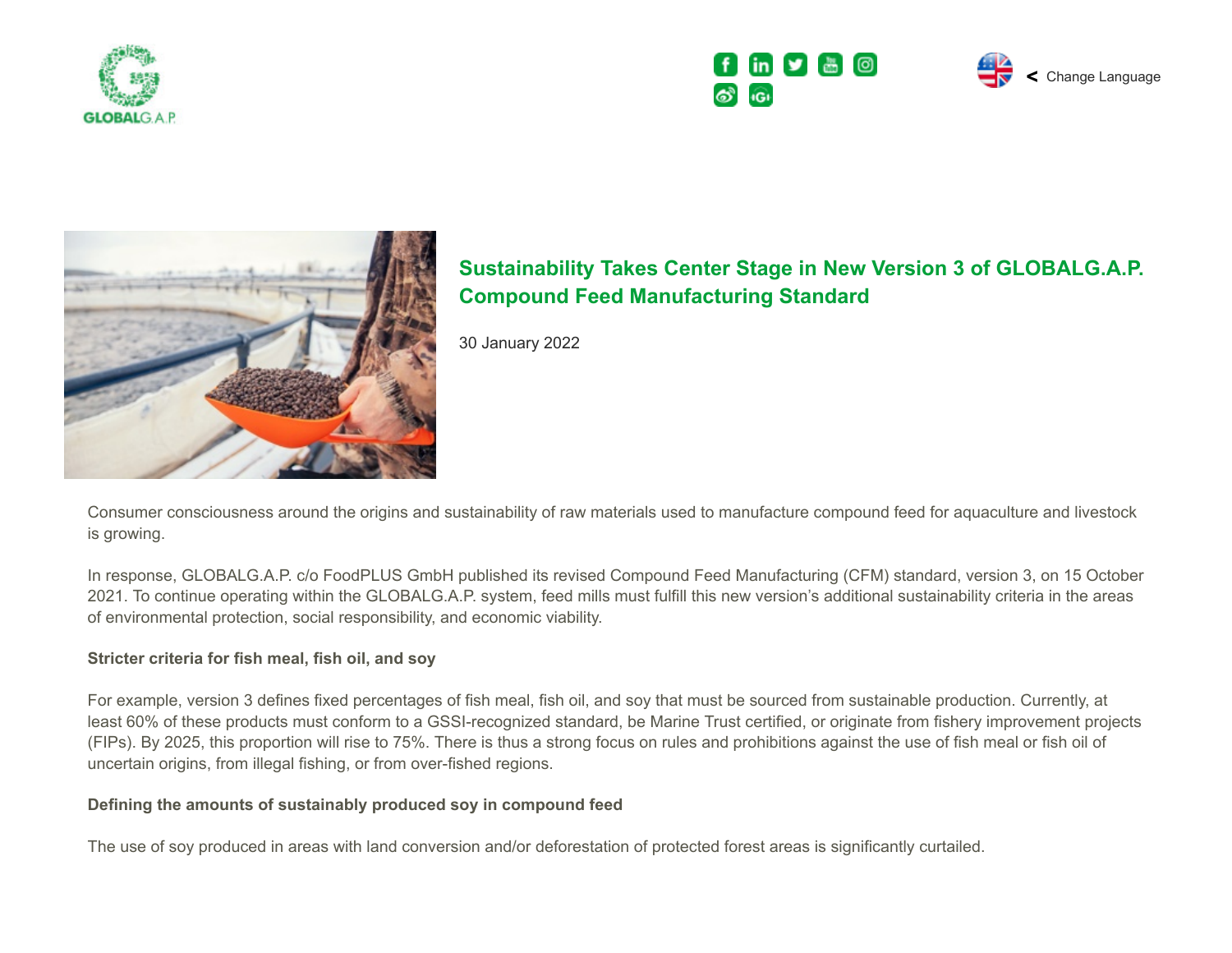Evidence will be based on the European Feed Manufacturers' Federation (FEFAC) guidelines on sourcing sustainably produced soy (2021 version). In order to fulfill the requirements of the CFM v3.0 standard, producers must demonstrate that they follow the requirements for responsible and conversion-free soy procurement as laid down in the rules of a soy standard recognized by the ITC Soy Benchmarking Tool.

At least 50% of the soy used in compound feed for livestock must meet this requirement. In aquaculture, this applies to 75% of the soy, and for salmonids to 100% of the soy.

## **The new version 3 of the GLOBALG.A.P. CFM standard**

The new standard version was developed through the collective work of the CFM Focus Group, made up of GLOBALG.A.P. members, standard users, and compound feed suppliers. The standard is divided into four sections: Part A defines requirements for feed safety, traceability, and responsible sourcing of raw materials. Part B contains social criteria concerning workers' qualifications, health and safety, and social welfare. Additional ecological and social criteria are covered in part C. Part D contains compound feed manufacturing guidelines, in particular a new guideline on bio-security risk assessments for compound feeds.

"It has gotten increasingly complicated for aquaculture compound feed manufacturers like BioMar to source raw materials responsibly. We hope that the GLOBALG.A.P. CFM standard will address the majority of the detailed questions we receive from our market participants. In these questions, the environmental impacts of soy and marine feed ingredients are a particularly pressing issue," explains Ellinor Helland, Food Safety Officer at BioMar.

Significant developments concern part C of the standard. It will require manufacturers to track and reduce the energy and water use, greenhouse gas emissions, as well as wastewater and other waste products created in connection with compound feed manufacturing. Furthermore, audits will monitor humane working conditions and adherence to worker rights.

According to Dr. Paul Morris, director of nutrition and formulation at the feed manufacturer Mowi, version 3 of the standard proactively addresses environmental and social requirements and their monitoring. Using this strong platform, companies can commit not only to feed safety and traceability, but to sustainability and fairness in compound feed manufacturing, as well.

#### **Fish feed sustainability**

GLOBALG.A.P. aquaculture certification requires producers to use compound feed from certified production processes exclusively. Currently, compound feed manufacturers with GLOBALG.A.P. certified production processes produce a global output of 23 million tons of compound feed each year.

The feed used is therefore a key element in improving the sustainability of aquaculture. In recent years, debates over the need for greater sustainability in feed production have intensified significantly. The new, stricter criteria of the GLOBALG.A.P. CFM standard, version 3, offer producers, retailers, and consumers a higher degree of sustainability.

"Not just in the public eye, but for us at ALDI SÜD too, the low-impact production of feed for farmed fish is an important sustainability topic. That is why the new CFM standard from GLOBALG.A.P. makes a major contribution on the road to more sustainable aquaculture supply chains," says Nina Kurth, Corporate Responsibility Manager at ALDI SÜD.